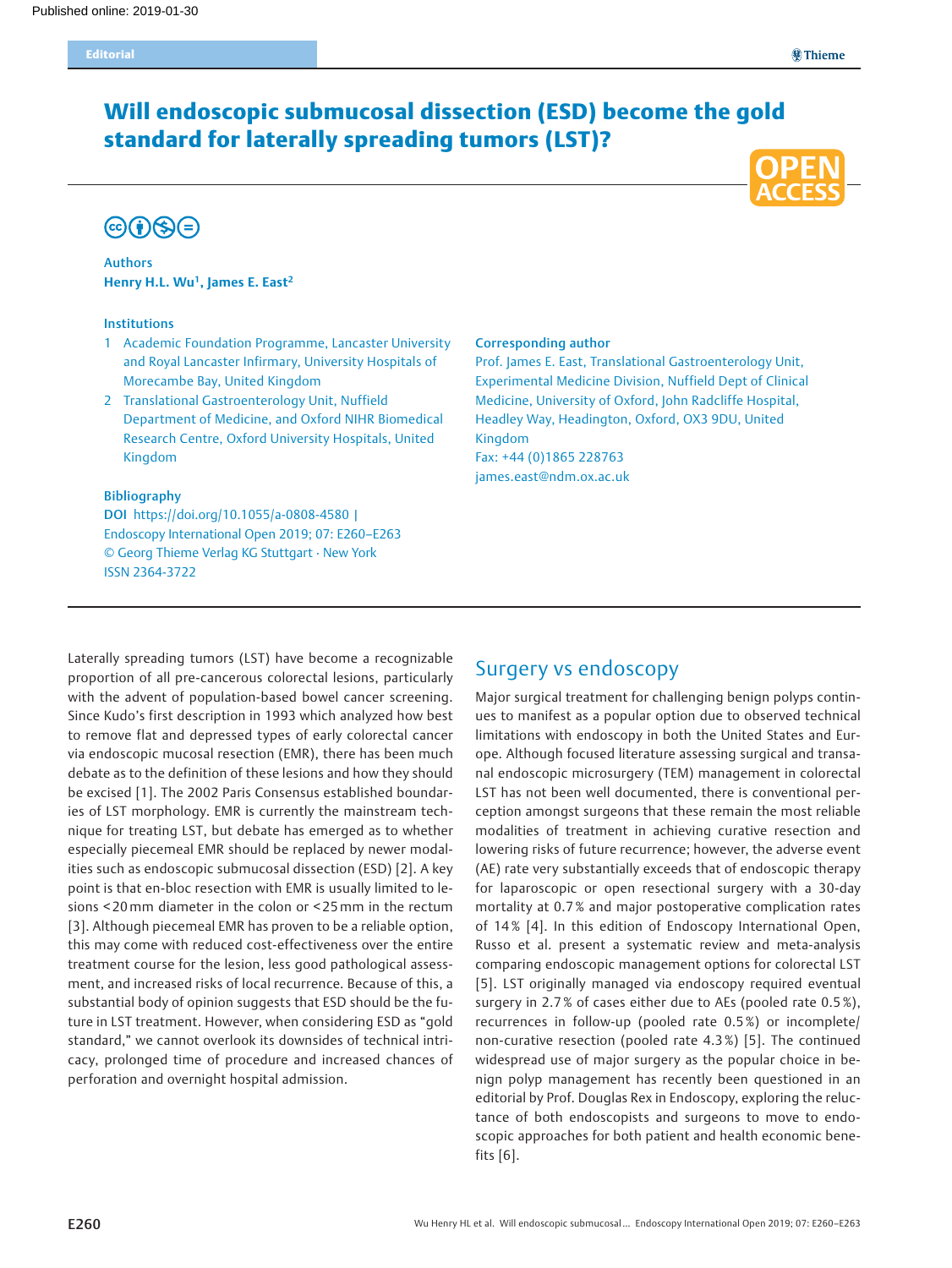## Recurrence risk

Weighing the balance on determining optimal treatment of LST hinges heavily on rates of recurrence and rates of curative resection if early cancer is found. The meta-analysis from Russo et al. concluded that en-bloc and curative resection rates were significantly higher with ESD compared to EMR. Within subgroup analysis, there has been clear evidence that ESD success in en-bloc resection is not dependent on size of LST while diameter is an important factor to consider for EMR-resected lesions (53.8 %, < 30mm vs 22.3 %, > 30mm) [5]. In the context of this, it is natural that recurrence rates are significantly more frequent with EMR compared to ESD, particularly for larger lesions (> 30mm). Such results are supported by Pellise et al., who conducted a multivariate analysis looking at EMR recurrence risk factors [7]. Their study concluded lesion size to be a significant factor: > 40mm (OR 8.22, P < 0.001), 31 to 40mm (OR 3.44,  $P = 0.002$ ) and 21 to 30 mm (OR 2.07,  $P = 0.073$ ) compared to 20-mm lesions [7]. Lesion size being a hindering factor for EMR, LST resection does not only apply to en-bloc. Belderbos et al. conducted a meta-analysis illustrating piecemeal EMR recurrence rates for LST > 20mm of up to 22 % [8]. This is, therefore, a considerable technical limitation of EMR for larger benign polyps not applicable to ESD and surgery; however, most recurrences are small and can be dealt with effectively by further endoscopic resection [9]. For more challenging recurrence underwater, EMR may be of benefit with Kim et al. demonstrating higher efficacy of underwater vs conventional EMR in the treatment of LST recurrence following previous piecemeal EMR [10].

# Risk of early cancer

Importance of successful en-bloc resection for advanced polyps is summarized in a study by Ronnow et al., showing early invasive cancers (T1) rate of 12 % for 255 lesions > 2 cm, consistent with other studies showing ranges from 10 % to 23 % [11]. The current suggestion is that for lesion with > Sm1, invasion surgery should be performed with resection of local lymph nodes; however, this does not take into account patient wishes or comorbidities [11]. It is of note that for the majority of early lesions up to Sm3 in the Ronnow series, patients preferred endoscopic surveillance [11]. Only 7 of 29 cancers (24 %) underwent surgery with a median follow-up of 13 months. This mirrors the TEM literature where increasingly close surveillance with or without external beam radiotherapy is considered an acceptable option for selected cases. EMR with piecemeal resection has been demonstrated as an independent risk factor for incomplete resection and malignant transformation [5].

# Mortality, bleeding and perforation risks

ESD, EMR and TEM have all shown low acute mortality risks, pooled procedure-related mortality being 0.1 % (▶Table 1) [5]. Though this is surprising considering the portfolio of risks with ESD, Sauer et al. demonstrated no cases of emergency surgery and 30-day mortality for an entire cohort of ESD-treated flat/

#### ▶Table 1 Comparison of treatment modalities for LST resection.

|                  | <b>pEMR</b> | <b>ESD</b> | <b>TEM</b>            | Laparoscopic<br>surgery |
|------------------|-------------|------------|-----------------------|-------------------------|
| Mortality        | J           |            |                       |                         |
| Morbidity        | J           |            |                       |                         |
| Recurrence rates | ↑           | Τ          | Variable              | ιı                      |
| Cost             | J           | $\uparrow$ | $\uparrow$ $\uparrow$ | 111                     |
| Hospital stay    |             |            |                       |                         |

LST, laterally spreading tumors; pEMR, piecemeal endoscopic mucosal resection; ESD, endoscopic submucosal dissection; TEM, transanal endoscopic microsurgery

| ▶ Table 2 Sydney Endoscopic Recurrence Tool (SERT) [9]. |                          |  |  |  |
|---------------------------------------------------------|--------------------------|--|--|--|
| <b>Risk factor</b>                                      | Score                    |  |  |  |
| $15T$ Size $\geq 40$ mm                                 | $\overline{\phantom{a}}$ |  |  |  |
| Inter-procedural bleeding requiring endoscopic control  |                          |  |  |  |
| High-grade dysplasia                                    |                          |  |  |  |
| Total                                                   | 4                        |  |  |  |
| LST, laterally spreading tumor                          |                          |  |  |  |

sessile colorectal neoplasia [12]. No significant differences in delayed bleeding and perforation rate have been shown between the endoscopic treatment modalities but immediate post-procedural bleeding is well-cited to be less frequent with ESD [5].

## Health economics

One approach to examining the significance of achieving enbloc against piecemeal colonic EMR resection in an economic perspective could be analyzed with focus around the four-point Sydney EMR recurrence tool (SERT, ▶ Table 2). This system was described by Tate et al. in 2017 to risk-stratify the likelihood of recurrence of LST after piecemeal EMR [9]. The SERT proposal was that for low-risk lesions (SERT 0, 6-month recurrence rate 9 %) patients could avoid the current recommended guidance of surveillance colonoscopy after 4 to 6 months post-EMR, and simply have a site check at 18 months [9]. Bearing in mind each day-case colonoscopy costs U\$ 1255 at the Westmead Center, Sydney, this intervention was predicted to save US\$ 500,000 over an 8-year period [9]. The premise of SERT might be challenged or extended with recent literature demonstrating dramatically lower recurrence rates for all larger-sized LSTs with ESD treatment and R0 margins pathologically with rates of 0.5% or less ( $\triangleright$  Fig. 1) [9]. At this level of recurrence, it might be acceptable to avoid site checks altogether and simply resume surveillance at the appropriate interval for the number and size of polyps, commonly 3 years for lesions > 20 mm [9]. However, one must acknowledge that the economic benefits of this ESD strategy would come with higher up-front costs,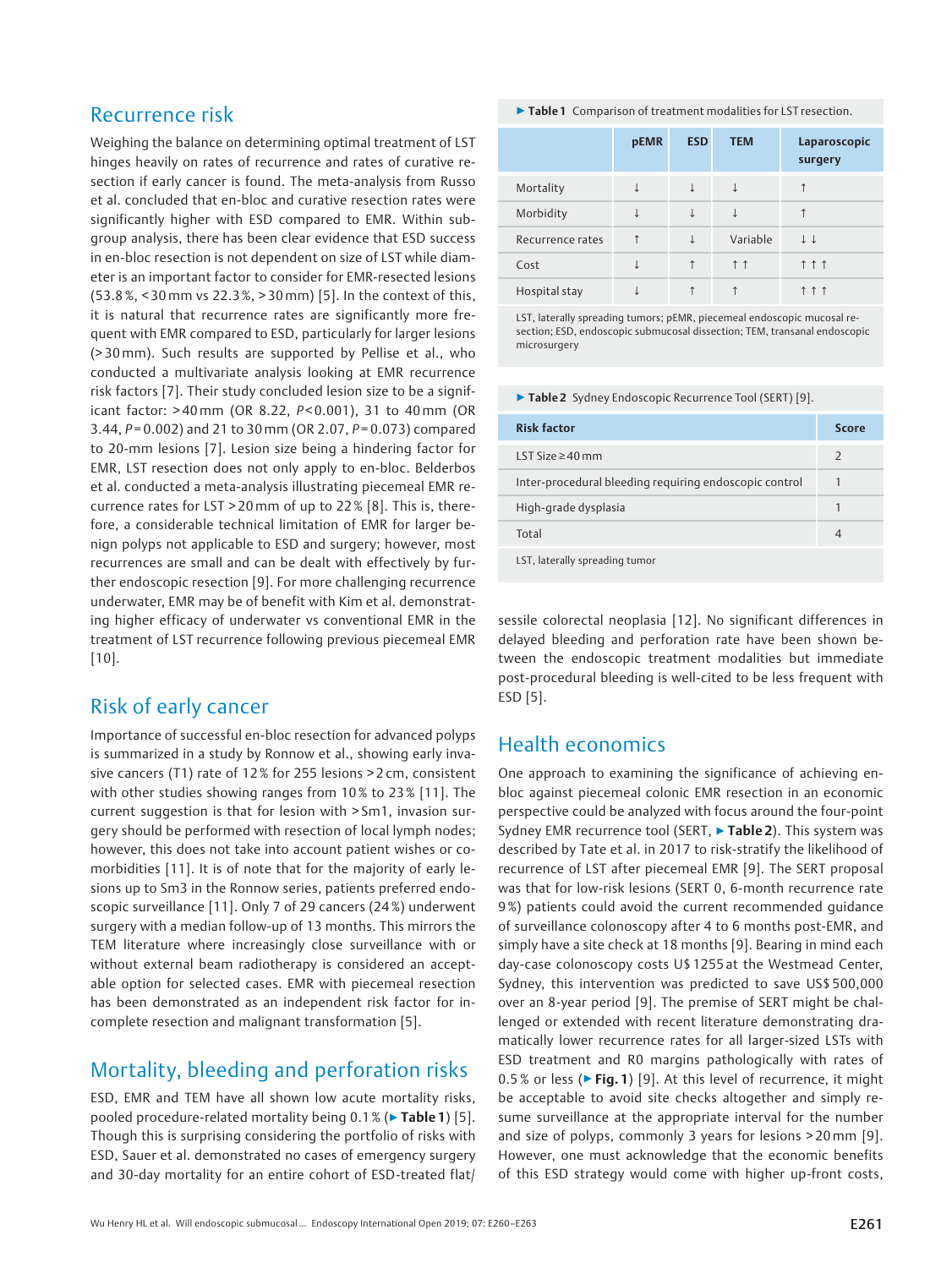

▶ Fig. 1 Comparision of recurrence rates over time for piecemeal EMR according to SERT status verus en bloc EMR or ESD with clear margins (R0).

but perhaps lower costs overall when the entire cycle from resection and site checks to confirmation of lesion eradication at 36 months is taken into account (▶ Table 1, ▶ Fig. 1). Longer procedure time, equipment costs, complications and higher chances of overnight hospital stay with ESD are well-documented, particularly for challenging LSTs.

## East versus west

Another area of consistent discussion is the discrepancy in ESD performance outcomes between European and Asian studies. ESD is generally considered as one of the more difficult techniques in endoscopy. There is a steep learning curve and operator expertise plays an important role in its success. Emphasizing its benefits, Japan has pioneered widespread use of ESD for many gastrointestinal lesions in addition to LST since the early 1990s and endoscopists received focused sessions on ESD technique from early subspecialist training [13]. ESD services are provided in both tertiary and district-level settings. Recognizing that not all colorectal lesions are suited to ESD, there has always been careful patient selection before ESD is performed to ensure high likelihood of R0 resection and histopathologyconfirmed clear margins. This explains the excellent en-bloc results (many studies showing up to 90%) that have emerged from Japanese centers over the years, although recognizable complication rates would be inevitable due to risks associated with ESD [13]. Constrained by resource provision and foreseeing the potential strain of post-procedural complications and prolonged hospital stay on the already pressured workforce and bed spaces, western centers have traditionally opted for EMR as the safer treatment modality across high-volume hospitals [13]. Due to limitations of EMR in LST treatment, ESD alongside other newer full-thickness resection technologies has been more popular with western investigators attempting to identify ways to improve long-term patient outcomes [13]. Lack of operator experience and a rigid patient selection pathway still in development has meant that ESD has yet to provide convincing evidence in the west for being the gold-standard modality of LST management.

## Conclusion

On balance, it is sensible to suggest that ESD should be considered gold standard for higher-risk LSTs (LST-NG, LST-G with large nodule, and larger lesions > 40 mm) where rates of recurrence are substantial and risks of problems with pathological interpretation are higher without clean, complete en-bloc resection. En-bloc EMR would ideally be the optimal choice for smaller lower-risk granular-type LSTs with acceptable outcomes, and avoidance of inter-procedural and post-procedural risks frequently associated with ESD. Comorbidities, and patient choice should factor into the decision-making process for LSTs that do not fall into either category convincingly. Progressive use of ESD in the west will generate further data to illustrate its validity and reliability for LST excision. With the aim of reducing disadvantages, we hope the advent of new endoscopic resection platforms, lifting agents, and resection devices will gradually swing the pendulum towards conventional use of en bloc resection for all LSTs in the future.

## Acknowledgements

Dr East received funding from the National Institute for Health Research (NIHR) Oxford Biomedical Research Centre (BRC). The views expressed are those of the author(s) and not necessarily those of the NHS, the NIHR or the Department of Health.

#### Competing interests

Prof. James East has served on clincal advisory boards for Lumendi and Boston Scientific.

### References

- [1] Kudo S. Endoscopic mucosal resection of flat and depressed types of early colorectal cancer. Endoscopy 1993; 25: 455 – 461
- [2] The Paris endoscopic classification of superficial neoplastic lesions: esophagus, stomach, and colon: November 30 to December 1, 2002. Gastrointest Endosc 2003; 58: S3 – 43